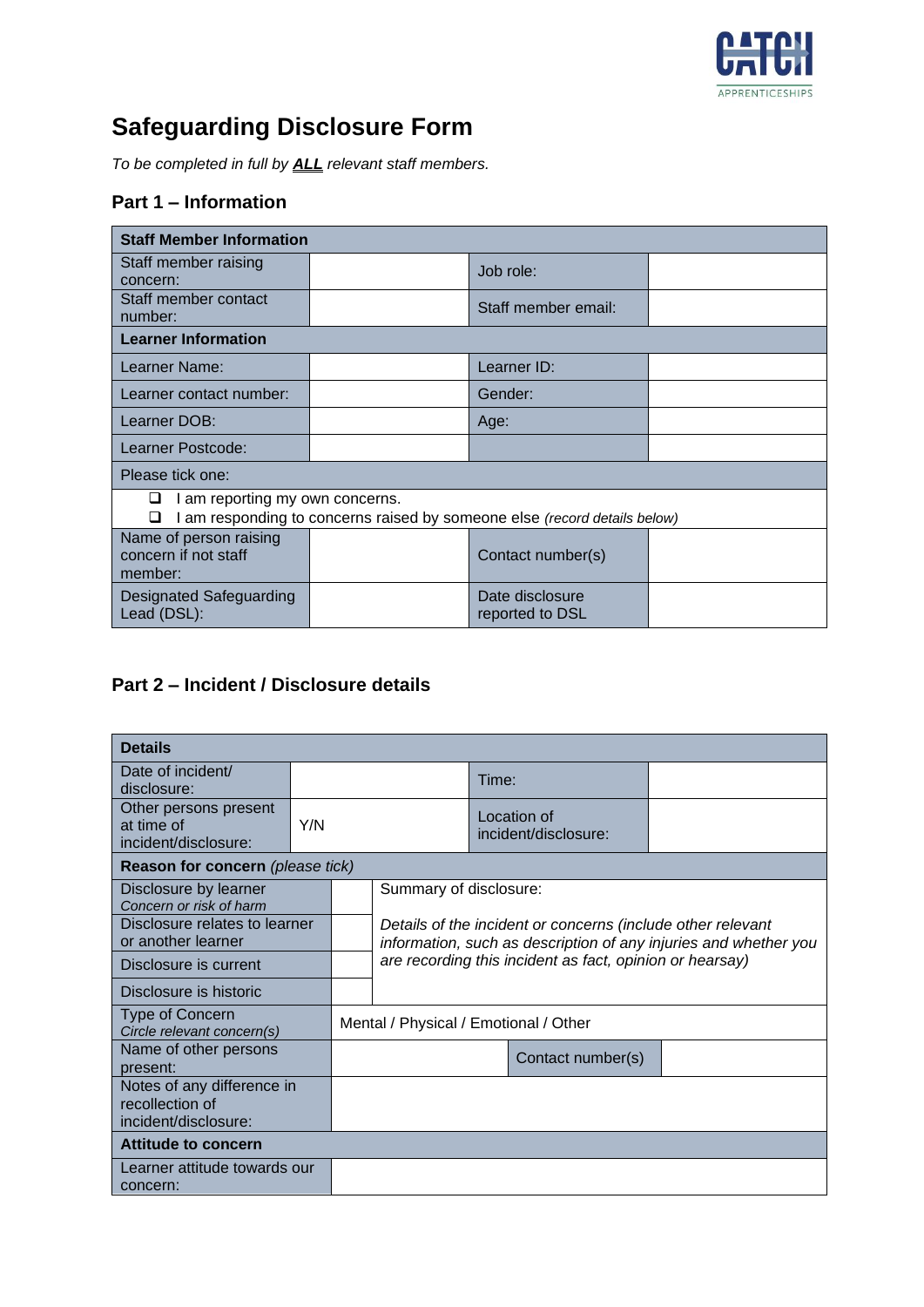

| Attitude of parent/carer/other<br>support networks as reported<br>by learner: |     |       |  |
|-------------------------------------------------------------------------------|-----|-------|--|
| Learner informed of duty of<br>care to report concern:                        | Y/N |       |  |
| Any additional comments:                                                      |     |       |  |
| <b>Declaration</b>                                                            |     |       |  |
| Signature:                                                                    |     | Date: |  |

### **Part 3 – DSL Decision and Action** *(To be completed by Designated Safeguarding Lead)*

| <b>Designated Safeguarding</b><br>Lead (DSL) name:     | Date disclosure<br>received: |  |
|--------------------------------------------------------|------------------------------|--|
| Action taken by DSL:                                   |                              |  |
| Rationale for decision<br>making / actions taken:      |                              |  |
| Follow up action by DSL:                               |                              |  |
| Feedback given to<br>person reporting the<br>concerns: |                              |  |

| Has information been sought or shared with<br>Social Worker or another external agency? | Y/N |
|-----------------------------------------------------------------------------------------|-----|
| Name of agency:                                                                         |     |
| Named person:                                                                           |     |
| Contact details:                                                                        |     |
| Time/date of contact:                                                                   |     |
| Summary of information / advice received:                                               |     |

| <b>Decision</b> (complete for all safequarding concerns) |  |     |  |       |  |
|----------------------------------------------------------|--|-----|--|-------|--|
| Internal referral (complete 4a)                          |  | Y/N |  |       |  |
| External referral (complete 4b)                          |  | Y/N |  |       |  |
| No immediate referral (complete 4c)                      |  | Y/N |  |       |  |
| Decision clearly communicated to learner                 |  | Y/N |  |       |  |
| <b>Declaration</b>                                       |  |     |  |       |  |
| Signature:                                               |  |     |  | Date: |  |